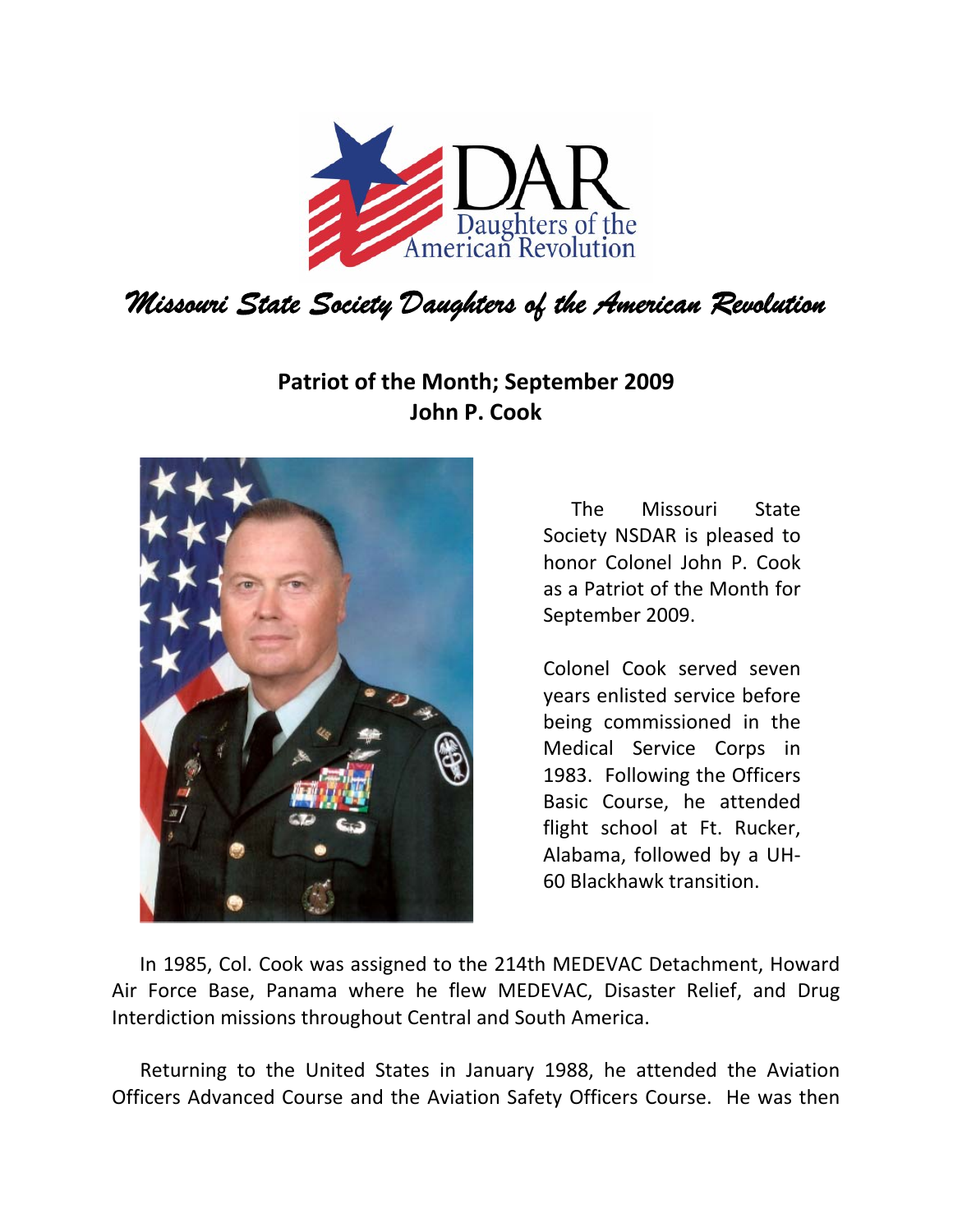assigned to the Academy of Health Sciences at Fort Sam Houston, Texas where he served as an instructor and class advisor for the Officer and Advanced Courses. During this time, he also deployed to Saudi Arabia flying combat MEDEVAC missions with the  $7<sup>th</sup>$  Corps.

After Colonel Cook's return from the desert, he attended the Army‐Baylor Program in Health Care Administration in Jun 1992. He attended his residency training at the MEDDAC in Heidelberg, Germany. There he served as the Chief, Clinical Support Division until April 1996. He then became the commander of the 45<sup>th</sup> Medical Company (Air Ambulance), Katterbach, Germany, in May 1996. During his command, the  $45<sup>th</sup>$  carried out self-deployments to Albania, Bosnia, Ireland, England, Egypt, and Lithuania. In August 1998, Col. Cook became the Executive Officer for the  $421<sup>st</sup>$  Medical Evacuation Battalion, Wiesbaden, Germany. In May 1999, he was assigned to the Medical Service Corps Branch, HRCOM in Washington, D.C. He served as a Career Manager/Assignment Officer for over 900 MSC officers around the world. He assumed command of the  $6<sup>th</sup>$ AMEDD Recruiting Battalion, Las Vegas, Nevada on July 11, 2001. In August 2003, he became the Deputy Commander for Administration of the Schofield Barracks Health Clinic, Hawaii, until July 2005. He then attended the Senior Service College at the Industrial College of the Armed Forces.

Col. Cook holds a BA in Political Science from California State Hayward, a Masters in Health Care Administration from Baylor University, and a Masters of Science in National Resource Strategy from the National Defense University. He is also a graduate of the Army Command and General Staff College and the Industrial College of the Armed Forces.

Medals and Citations that John was awarded are:

- Meritorious Service Medal (50LC),
- Air Medal
- Army Commendation Medal (50LC),
- Army Achievement Medal (40LC),
- Southwest Asia Service Medal
- NATO Medal
- Expert Field Medical Badge
- Senior Aviator Badge
- Parachutist Badge